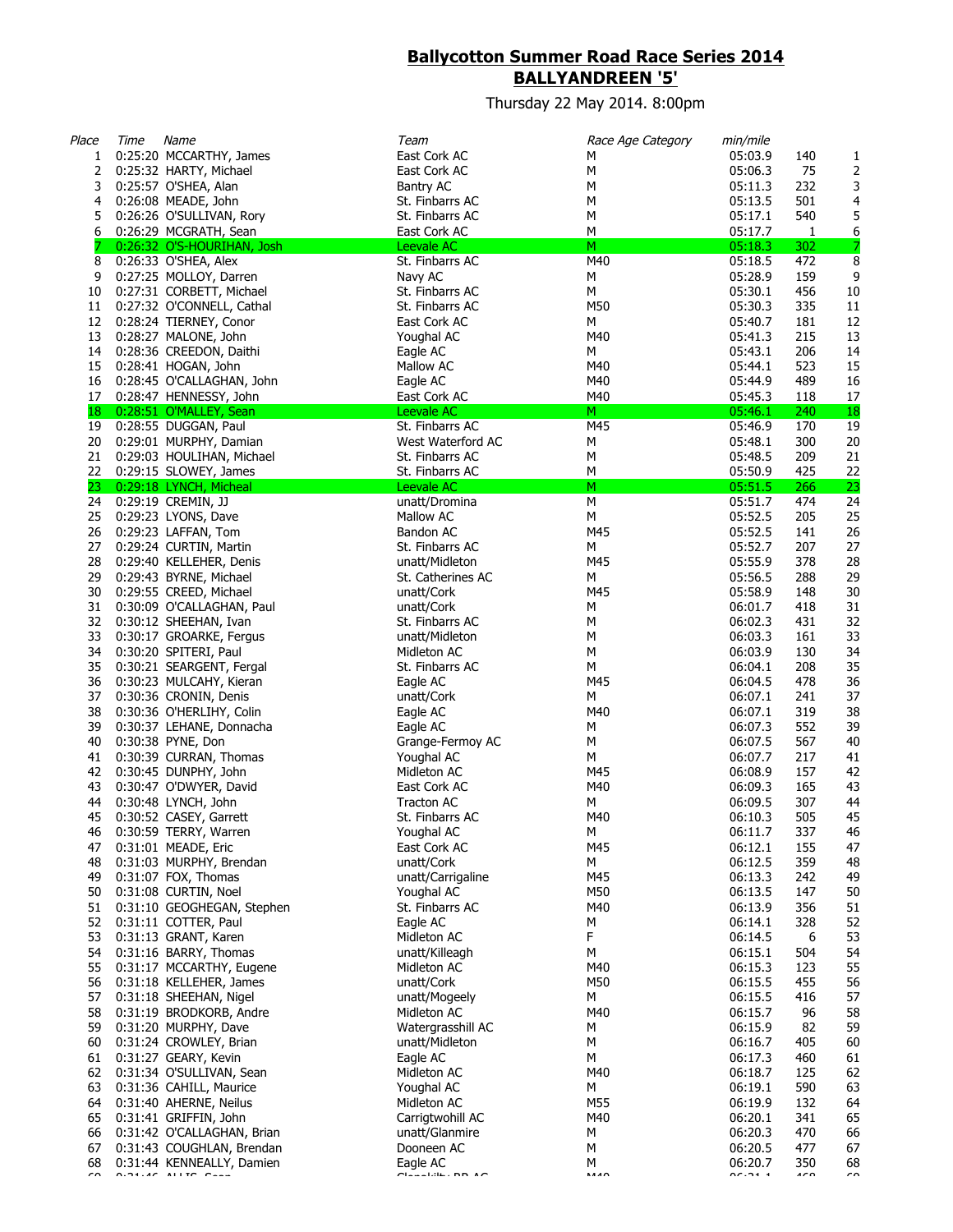| 70  | 0:31:47 DOLLARD, Glenn         | St. Finbarrs AC      | М   | 06:21.3 | 183  | 70  |
|-----|--------------------------------|----------------------|-----|---------|------|-----|
| 71  | 0:31:55 NAGLE, Deirdre         | Eagle AC             | F35 | 06:22.9 | 541  | 71  |
| 72  | 0:31:55 O'REGAN, Morgan        | Midleton AC          | М   | 06:22.9 | 342  | 72  |
| 73  | 0:31:59 RYAN, Don              | Midleton AC          | M40 | 06:23.7 | 469  | 73  |
| 74  | 0:32:01 O'MEARA, Fergal        | Midleton AC          | M45 | 06:24.1 | 25   | 74  |
| 75  | 0:32:02 GLAVIN, Colm           | Eagle AC             | M40 | 06:24.3 | 508  | 75  |
|     |                                |                      |     |         |      |     |
| 76  | 0:32:03 DORGAN, Declan         | Midleton AC          | М   | 06:24.5 | 2251 | 76  |
| 77  | 0:32:03 O'CONNOR, Colm         | unatt/Glanmire       | М   | 06:24.5 | 573  | 77  |
| 78  | 0:32:04 DESMOND, John          | Eagle AC             | M50 | 06:24.7 | 253  | 78  |
| 79  | 0:32:04 MOTHERWAY, David       | Midleton AC          | М   | 06:24.7 | 7    | 79  |
| 80  | 0:32:10 CASHMAN, John          | Midleton AC          | M45 | 06:25.9 | 131  | 80  |
| 81  | 0:32:12 CREMIN, Mike           | Midleton AC          | М   | 06:26.3 | 182  |     |
|     |                                |                      |     |         |      | 81  |
| 82  | 0:32:14 HALLAHAN, John         | Leevale AC           | M45 | 06:26.7 | 246  | 82  |
| 83  | 0:32:14 BURKE, Ian             | unatt/Passage West   | M40 | 06:26.7 | 388  | 83  |
| 84  | 0:32:16 O'SULLIVAN, Denis      | Youghal AC           | M50 | 06:27.1 | 156  | 84  |
| 85  | 0:32:17 LEAHY, Liam            | St. Finbarrs AC      | М   | 06:27.3 | 313  | 85  |
| 86  | 0:32:17 CURLEY, Paul           | Youghal AC           | M45 | 06:27.3 | 219  | 86  |
| 87  | 0:32:18 COLEMAN, Ciaran        | Youghal AC           | M40 | 06:27.5 | 160  | 87  |
| 88  | 0:32:18 SIEVEWRIGHT, Kevin     | Eagle AC             | M45 | 06:27.5 | 479  | 88  |
|     |                                |                      |     |         |      |     |
| 89  | 0:32:20 HENNESSY, Martin       | unatt/Shanagarry     | M40 | 06:27.9 | 559  | 89  |
| 90  | 0:32:23 LEONARD, Helen         | Leevale AC           | F40 | 06:28.5 | 171  | 90  |
| 91  | 0:32:26 COLEMAN, Damien        | unatt/Passage West   | М   | 06:29.1 | 471  | 91  |
| 92  | 0:32:28 MCCARTHY, Tim          | Eagle AC             | М   | 06:29.5 | 275  | 92  |
| 93  | 0:32:30 HURLEY, Stephen        | Watergrasshill AC    | М   | 06:29.9 | 417  | 93  |
| 94  | 0:32:31 O'CALLAGHAN, David     | Eagle AC             | M45 | 06:30.1 | 395  | 94  |
| 95  | 0:32:32 HARTE, Martin          | St. Finbarrs AC      | М   | 06:30.3 | 2246 | 95  |
| 96  |                                | unatt/Cobh           | М   | 06:30.5 |      | 96  |
|     | 0:32:33 BREEN, Barry           |                      |     |         | 151  |     |
| 97  | 0:32:36 O'BRIEN, Martin        | Youghal AC           | M50 | 06:31.1 | 344  | 97  |
| 98  | 0:32:36 MCCARTHY, Denis        | East Cork AC         | M50 | 06:31.1 | 144  | 98  |
| 99  | 0:32:37 O'CONNELL, Paul        | unatt/Limerick       | М   | 06:31.3 | 363  | 99  |
| 100 | 0:32:40 CUMMINS, Trevor        | Ballymore-Cobh AC    | М   | 06:31.9 | 369  | 100 |
| 101 | 0:32:41 O'MAHONY, Roger        | Eagle AC             | M40 | 06:32.1 | 379  | 101 |
| 102 | 0:32:42 MURPHY, Andrew         | unatt/Midleton       | МJ  | 06:32.3 | 352  | 102 |
| 103 | 0:32:43 BULMAN, Mark           |                      | M50 | 06:32.5 | 145  | 103 |
|     |                                | Donoughmore AC       |     |         |      |     |
| 104 | 0:32:43 COSTIGAN, Justin       | unatt/Midleton       | М   | 06:32.5 | 498  | 104 |
| 105 | 0:32:44 DOHERTY, Robert        | Eagle AC             | М   | 06:32.7 | 2256 | 105 |
| 106 | 0:32:46 NOONAN, Alan           | St. Finbarrs AC      | М   | 06:33.1 | 308  | 106 |
| 107 | 0:32:48 TROY, Patrick          | Ballintotis Fit4Life | М   | 06:33.5 | 67   | 107 |
|     |                                |                      |     |         |      |     |
| 108 | 0:32:49 WALSH, Colm            | Leevale AC           | MJ  | 06:33.7 | 519  | 108 |
| 109 | 0:32:52 MORRISON, Mark         | Leevale AC           | M40 | 06:34.3 | 539  | 109 |
|     |                                |                      |     |         |      |     |
| 110 | 0:32:53 COLLINS, Adrian        | unatt/Fermoy         | М   | 06:34.5 | 429  | 110 |
| 111 | 0:32:54 LEWIS, Liam            | unatt/Cork           | М   | 06:34.7 | 491  | 111 |
| 112 | 0:32:56 CREMIN, Michael        | unatt/Dromina        | M45 | 06:35.1 | 185  | 112 |
| 113 | 0:32:57 O'CONNOR, John         | unatt/Cork           | М   | 06:35.3 | 166  | 113 |
| 114 | 0:32:57 SCANNELL, Finbarr      | unatt/Belgooly       | М   | 06:35.3 | 447  | 114 |
| 115 | 0:32:58 CRONIN, Niamh          | St. Finbarrs AC      | F35 | 06:35.5 | 506  | 115 |
| 116 | 0:32:59 CARROLL, Denis         | Eagle AC             | M50 | 06:35.7 | 339  | 116 |
|     |                                |                      | M40 |         |      |     |
| 117 | 0:32:59 CROWLEY, Bryan         | unatt/Carrigtwohill  |     | 06:35.7 | 332  | 117 |
| 118 | 0:33:00 O'CALLAGHAN, Niall     | Mallow AC            | М   | 06:35.9 | 524  | 118 |
| 119 | 0:33:02 HEAVIN, Aiden          | unatt/Ballycotton    | М   | 06:36.3 | 451  | 119 |
| 120 | 0:33:03 O'TOOLE, Paul          | St. Finbarrs AC      | M50 | 06:36.5 | 177  | 120 |
| 121 | 0:33:06 COTTER, Gillian        | St. Finbarrs AC      | F40 | 06:37.1 | 193  | 121 |
| 122 | 0:33:09 COLLINS, Ciaran        | Youghal AC           | M40 | 06:37.7 | 542  | 122 |
| 123 | 0:33:10 DORIS, Anna            | Midleton AC          | F40 | 06:37.9 | 8    | 123 |
| 124 | 0:33:14 MOLONEY, Dave          | Midleton AC          | М   | 06:38.7 | 26   | 124 |
| 125 |                                | St. Finbarrs AC      |     | 06:39.1 | 257  | 125 |
|     | 0:33:16 HAYES, Willie          |                      | M55 |         |      |     |
| 126 | 0:33:17 CARR, Alan             | unatt/Conna          | М   | 06:39.3 | 228  | 126 |
| 127 | 0:33:18 YELVERTON, Barry       | unatt/Cork           | М   | 06:39.5 | 229  | 127 |
| 128 | 0:33:19 O'DWYER, Barry         | Midleton AC          | M40 | 06:39.7 | 526  | 128 |
| 129 | 0:33:21 BUCKLEY, Aidan         | Mallow AC            | M40 | 06:40.1 | 581  | 129 |
| 130 | 0:33:23 CUMMINS, Tony          | unatt/Cork           | М   | 06:40.5 | 557  | 130 |
| 131 | 0:33:24 FURLONG, Michael       | unatt/Ballycotton    | М   | 06:40.7 | 570  | 131 |
| 132 | 0:33:25 SMITH, Adam            | unatt/Watergrasshill | МJ  | 06:40.9 | 386  | 132 |
| 133 | 0:33:27 CARROLL, Aoife         | Mallow AC            | F   | 06:41.3 | 2257 | 133 |
|     |                                |                      |     |         |      |     |
| 134 | 0:33:29 MURPHY, Stephen        | Watergrasshill AC    | М   | 06:41.7 | 81   | 134 |
| 135 | 0:33:34 MURPHY, Mick           | Midleton AC          | М   | 06:42.7 | 331  | 135 |
| 136 | 0:33:34 GILROY, Helen          | Midleton AC          | F45 | 06:42.7 | 117  | 136 |
| 137 | 0:33:35 DOLPHIN, Michael       | Midleton AC          | М   | 06:42.9 | 336  | 137 |
| 138 | 0:33:35 O'SULLIVAN, Dara       | unatt/Cork           | М   | 06:42.9 | 150  | 138 |
| 139 | 0:33:37 WATSON, Dave           | Eagle AC             | М   | 06:43.3 | 400  | 139 |
| 140 | 0:33:38 CHRYSANTHOU, Steve     | Carrigaline RR AC    | M50 | 06:43.5 | 299  | 140 |
|     |                                | St. Brendans AC      | M60 | 06:43.7 | 223  | 141 |
|     | 141 0:33:39 O'RIORDAN, William |                      |     |         |      |     |
| 142 | 0:33:41 O'KEEFFE, Michael      | Leevale AC           | M.  | 06:44.1 | 556  | 142 |
| 143 | 0:33:49 LARKIN, Shane          | unatt/Leixlip        | M40 | 06:45.7 | 475  | 143 |
| 144 | 0:33:50 CAREY, John            | unatt/Midleton       | M45 | 06:45.9 | 351  | 144 |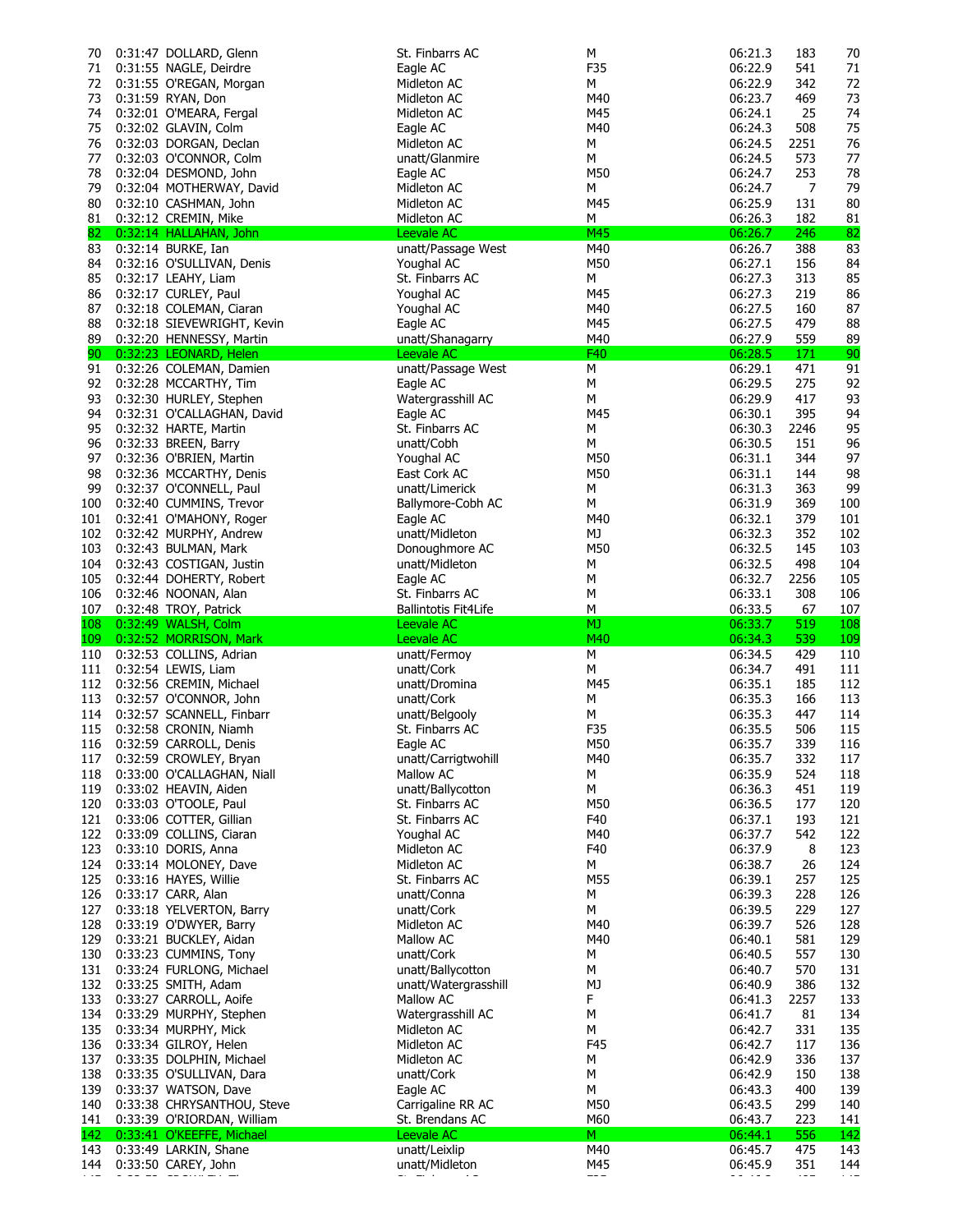| 146        | 0:33:54 HARTE, Matt                                   | <b>Ballintotis Fit4Life</b>      | M45        | 06:46.7            | 72         | 146        |
|------------|-------------------------------------------------------|----------------------------------|------------|--------------------|------------|------------|
| 147        | 0:33:58 CRONIN, Denis                                 | Mallow AC                        | M50        | 06:47.5            | 220        | 147        |
| 148        | 0:33:59 MCMORROW, Clodagh                             | St. Finbarrs AC                  | F          | 06:47.7            | 413        | 148        |
| 149        | 0:34:01 MURPHY, Dave                                  | Youghal AC                       | М          | 06:48.1            | 218        | 149        |
| 150        | 0:34:03 AHERN, Sean                                   | Youghal AC                       | М          | 06:48.5            | 484        | 150        |
| 151        | 0:34:08 O'REGAN, Billy                                | Grange-Fermoy AC                 | M45        | 06:49.5            | 259        | 151        |
| 152        | 0:34:10 JONES, Margaret                               | Midleton AC                      | F45        | 06:49.9            | 355        | 152        |
| 153        | 0:34:11 MCLEAN, Gerard                                | unatt/Ballycotton                | M40        | 06:50.1            | 464        | 153        |
| 154        | 0:34:11 HICKEY, James                                 | unatt/Midleton                   | М          | 06:50.1            | 453        | 154        |
| 155        | 0:34:12 MULDOWNEY, David                              | Eagle AC                         | M40        | 06:50.3            | 462        | 155        |
| 156        | 0:34:12 MCCARTHY, Christopher                         | Midleton AC                      | М          | 06:50.3            | 476        | 156        |
| 157        | 0:34:13 WAKEFIELD, Brian                              | unatt/Cork                       | M50        | 06:50.5            | 222        | 157        |
| 158        | 0:34:16 TWOMEY, Pat                                   | Eagle AC                         | M60        | 06:51.1            | 436        | 158        |
| 159        | 0:34:20 O'REGAN, Eddie                                | Youghal AC                       | M55        | 06:51.9            | 234        | 159        |
| 160        | 0:34:22 MANNING, Sandra                               | Eagle AC                         | F.         | 06:52.3            | 296        | 160        |
|            | 161 0:34:23 O'SULLIVAN, Pat                           | Midleton AC                      | M40        | 06:52.5            | 361        | 161        |
|            | 162 0:34:24 O'MAHONY, Ruairi                          | St. Finbarrs AC                  | М          | 06:52.7            | 152        | 162        |
| 163        | 0:34:25 ARCHER, Anthony                               | unatt/Cloyne                     | М          | 06:52.9            | 30         | 163        |
| 164        | 0:34:27 MCGUINNESS, Paul                              | unatt/Conna                      | М          | 06:53.3            | 249        | 164        |
| 165        | 0:34:33 DUNNE, Declan                                 | unatt/Cork                       | M          | 06:54.5            | 375        | 165        |
| 166        | 0:34:37 DALTON, Pat                                   | unatt/Cork                       | М          | 06:55.3            | 537        | 166        |
| 167        | 0:34:37 AHERN, Derek                                  | Midleton AC                      | М          | 06:55.3            | 55         | 167        |
| 168        | 0:34:38 O'BRIEN, Denis                                | unatt/Cork                       | M50        | 06:55.5            | 248        | 168        |
| 169        | 0:34:39 BARRON, Declan                                | Youghal AC                       | М          | 06:55.7            | 509        | 169        |
| 170        | 0:34:40 MURPHY, Ciara                                 | unatt/Coachford                  | F          | 06:55.9            | 262        | 170        |
| 171        | 0:34:42 BRENNAN, Colin                                | Youghal AC                       | M40        | 06:56.3            | 338        | 171        |
|            | 172 0:34:48 NOLAN, Michelle                           | St. Finbarrs AC                  | F40        | 06:57.5            | 354        | 172        |
| 173        | 0:34:50 HANNIGAN, Alan                                | Youghal AC                       | М          | 06:57.9            | 488        | 173        |
| 174        | 0:34:53 TWOMEY, Aisling                               | unatt/Midleton                   | F35        | 06:58.5            | 38         | 174        |
| 175        | 0:34:58 HAYES, Ethan                                  | unatt/Mogeely                    | М          | 06:59.5            | 381        | 175        |
| 176        | 0:35:00 UNKNOWN1,                                     |                                  | <b>NDB</b> | 06:59.9            | 5000       | 176        |
| 177        | 0:35:01 O'BRIEN, Eddie                                | unatt/Fermoy                     | M40        | 07:00.1            | 2280       | 177        |
| 178        | 0:35:02 O'REILLY, Colin                               | unatt/Blarney                    | М          | 07:00.3            | 563        | 178        |
| 179        | 0:35:03 KENNEDY, Dan                                  | St. Finbarrs AC                  | M60        | 07:00.5            | 256        | 179        |
| 180        | 0:35:06 BARRETT, Sean                                 | unatt/Midleton                   | М          | 07:01.1            | 513        | 180        |
| 181        | 0:35:07 NUDDS, Graham                                 | unatt/Blarney                    | М          | 07:01.3            | 111        | 181        |
|            | 182 0:35:08 DALY, Cathal<br>183 0:35:09 SLOWEY, James | Mallow AC<br>Leevale AC          | M40        | 07:01.5            | 466        | 182        |
|            |                                                       |                                  |            |                    |            |            |
|            |                                                       |                                  | MJ.        | 07:01.7            | 426        | 183        |
| 184        | 0:35:13 O'CONNOR, Bernard                             | unatt/Midleton                   | M40        | 07:02.4            | 71         | 184        |
| 185        | 0:35:14 COLLINS, Brendan                              | unatt/Fermoy                     | М          | 07:02.6            | 297        | 185        |
| 186        | 0:35:15 O'RIORDAN, Stephen                            | unatt/Carrigtwohill              | М          | 07:02.8            | 514        | 186        |
| 187        | 0:35:15 CASEY, Richard                                | unatt/Cloyne                     | M40        | 07:02.8            | 561        | 187        |
| 188        | 0:35:16 TOBIN, Brendan                                | unatt/Glanmire                   | M40        | 07:03.0            | 191        | 188        |
| 189        | 0:35:16 GALVIN, Edmond                                | St. Catherines AC                | M40        | 07:03.0            | 212        | 189        |
| 190        | 0:35:17 FINN, Conor                                   | unatt/Cork                       | М          | 07:03.2            | 146        | 190        |
| 191        | 0:35:18 HALLAHAN, Mike                                | Midleton AC                      | M45        | 07:03.4            | 247        | 191        |
|            | 192 0:35:18 O'SULLIVAN, Andy                          | unatt/Blarney                    | М          | 07:03.4            | 149        | 192        |
| 193        | 0:35:19 O'DRISCOLL, Colm                              | unatt/Midleton                   | МJ         | 07:03.6            | 370        | 193        |
| 194        | 0:35:20 DOWDALL, Kris                                 | Midleton AC                      | M40        | 07:03.8            | 142        | 194        |
|            | 195 0:35:21 GRAY, Barry                               | unatt/Kinsale                    | М          | 07:04.0            | 2259       | 195        |
| 196        | 0:35:22 GUINANE, Elaine                               | Eagle AC                         | F35        | 07:04.2            | 403        | 196        |
| 197        | 0:35:24 MURPHY, Pat                                   | unatt/Ladysbridge                | М          | 07:04.6            | 427        | 197        |
| 198        | 0:35:26 HERLIHY, Martin                               | Midleton AC                      | М          | 07:05.0            | 437        | 198        |
| 199        | 0:35:29 O'RIORDAN, Tom                                | Ballymore-Cobh AC                | М          | 07:05.6            | 237        | 199        |
| 200        | 0:35:31 CORRIGAN, Bernard                             | St. Nicholas AC                  | M40        | 07:06.0            | 97         | 200        |
| 201        | 0:35:33 WALSH, Darragh                                | unatt/Cork                       | М          | 07:06.4            | 2270       | 201        |
| 202        | 0:35:34 TAIT, David                                   | unatt/Whitegate                  | М          | 07:06.6            | 365        | 202        |
| 203        | 0:35:38 O'SHEA, Geraldine                             | St. Finbarrs AC                  | F45        | 07:07.4            | 238        | 203        |
| 204        | 0:35:42 PENDER, Stephen                               | Ballymore-Cobh AC                | М          | 07:08.2            | 260        | 204        |
| 205        | 0:35:43 HILL, Martin                                  | unatt/Midleton                   | M45        | 07:08.4            | 2250       | 205        |
| 206        | 0:35:45 MURPHY, James                                 | unatt/Glanmire                   | М          | 07:08.8            | 317        | 206        |
| 207        | 0:35:47 KENNEALLY, Jonathan                           | unatt/Cloyne                     | М          | 07:09.2            | 512        | 207        |
| 208        | 0:35:47 O'DONOGHUE, Donal                             | unatt/Little Island              | M45        | 07:09.2            | 250        | 208        |
| 209        | 0:35:49 BRADY, Ronan                                  | unatt/Cork                       | М          | 07:09.6            | 518        | 209        |
| 210        | 0:35:50 O'SULLIVAN, Ray                               | unatt/Aghada                     | М          | 07:09.8            | 280        | 210        |
| 211        | 0:35:55 CAHILL, Paul                                  | unatt/Cloyne                     | M45        | 07:10.8            | 17         | 211        |
| 212        | 0:35:57 GARDE, Cyril                                  | <b>Ballintotis Fit4Life</b>      | М          | 07:11.2            | 309        | 212        |
| 213        | 0:35:58 MCCARTHY, David                               | Youghal AC                       | M50        | 07:11.4            | 163        | 213        |
| 214        | 0:36:01 WATSON, Karol                                 | Midleton AC                      | М          | 07:12.0            | 593        | 214        |
| 215        | 0:36:04 UNKNOWN                                       |                                  | <b>NDB</b> | 07:12.6            | 135        | 215        |
| 216        | 0:36:05 RUSSELL, Sean                                 | unatt/Youghal                    | М          | 07:12.8            | 2276       | 216        |
| 217        | 0:36:06 BARLASSINA, Luigi                             | unatt/Cork                       | М          | 07:13.0            | 536        | 217        |
| 218        | 0:36:07 HICKEY, Gerard                                | unatt/Midleton                   | M40        | 07:13.2            | 2277       | 218        |
| 219<br>220 | 0:36:10 BENT, Nicholas<br>0:36:13 HENNESSY, Tom       | Donoughmore AC<br>unatt/Midleton | M50<br>M50 | 07:13.8<br>07:14.4 | 538<br>162 | 219<br>220 |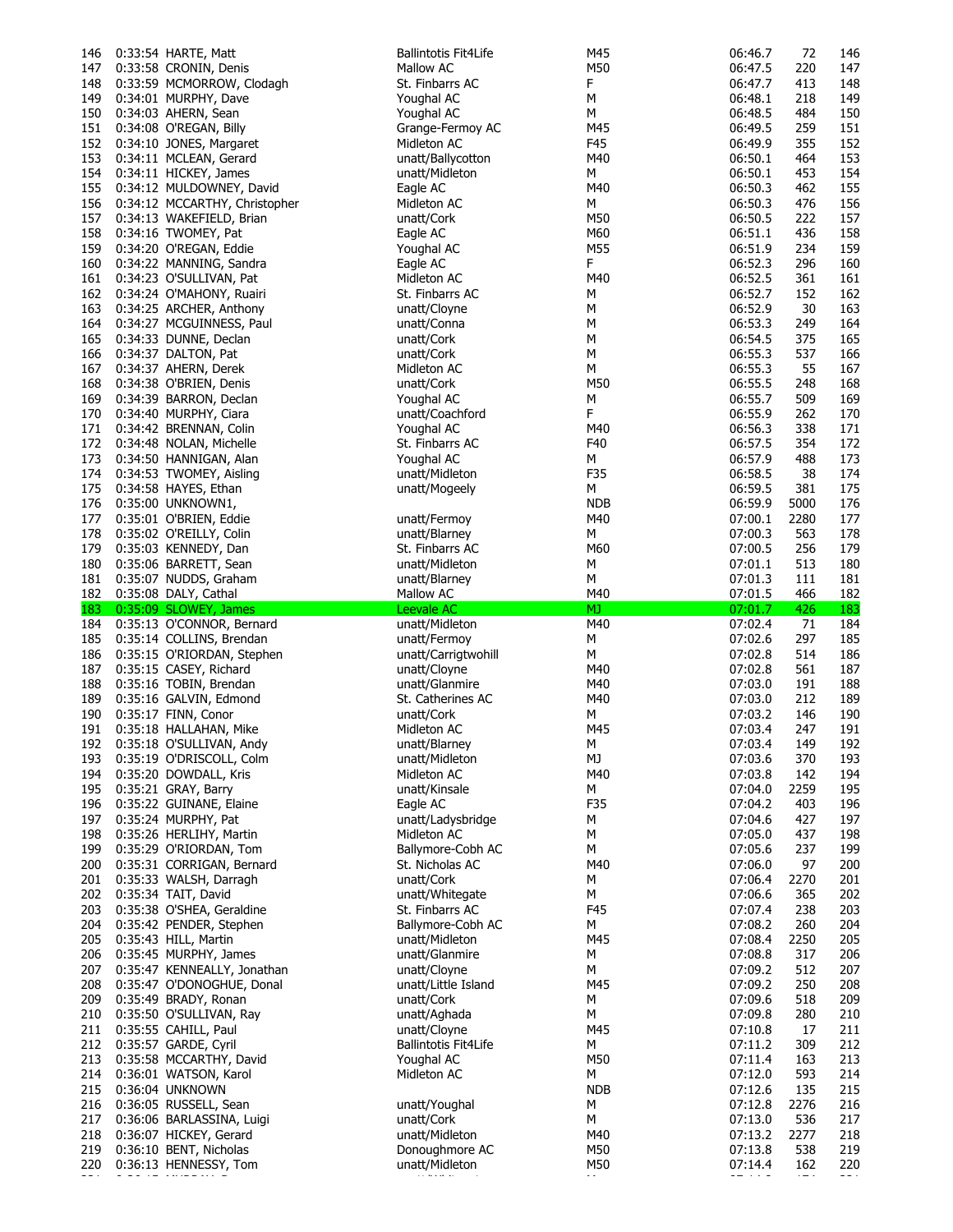| 222 | 0:36:18 RYALL, JR           | unatt/Shanagarry            | М   | 07:15.4 | 316  | 222 |
|-----|-----------------------------|-----------------------------|-----|---------|------|-----|
| 223 | 0:36:19 O'MEARA, Tom        | unatt/Ballinacurra          | М   | 07:15.6 | 43   | 223 |
| 224 | 0:36:20 RUSSELL, Charles    | unatt/Glanworth             | M40 | 07:15.8 | 516  | 224 |
| 225 |                             |                             | M50 | 07:16.0 | 283  | 225 |
|     | 0:36:21 O'KEEFFE, Jim       | Watergrasshill AC           |     |         |      |     |
| 226 | 0:36:22 LAMBE, Brendan      | unatt/Glanmire              | М   | 07:16.2 | 192  | 226 |
| 227 | 0:36:25 DUNPHY, Ed          | unatt/Cork                  | М   | 07:16.8 | 92   | 227 |
| 228 | 0:36:25 DINEEN, Mark        | Watergrasshill AC           | М   | 07:16.8 | 86   | 228 |
| 229 | 0:36:28 KENNEALLY, Trevor   |                             | М   | 07:17.4 | 382  | 229 |
|     |                             | unatt/Garryvoe              |     |         |      |     |
| 230 | 0:36:29 MURPHY, Arthur      | Midleton AC                 | М   | 07:17.6 | 44   | 230 |
| 231 | 0:36:32 HOGAN, Barry        | Midleton AC                 | M40 | 07:18.2 | 594  | 231 |
| 232 | 0:36:33 SCANNELL, Paul      | Eagle AC                    | М   | 07:18.4 | 446  | 232 |
|     |                             |                             |     |         |      |     |
| 233 | 0:36:34 MCNULTY, Ailise     | St. Finbarrs AC             | F   | 07:18.6 | 243  | 233 |
| 234 | 0:36:34 MCGRATH, Tom        | unatt/Midleton              | М   | 07:18.6 | 406  | 234 |
| 235 | 0:36:35 O'CONNOR, Padraig   | unatt/Cork                  | М   | 07:18.8 | 783  | 235 |
| 236 | 0:36:35 LEHANE, Danny       | unatt/Midleton              | М   | 07:18.8 | 2269 | 236 |
|     |                             |                             |     |         |      |     |
| 237 | 0:36:36 FLYNN, John         | Mallow AC                   | M45 | 07:19.0 | 553  | 237 |
| 238 | 0:36:38 CUSSEN, Linda       | Eagle AC                    | F   | 07:19.4 | 791  | 238 |
| 239 | 0:36:39 O'DONOGHUE, Colette | Watergrasshill AC           | F   | 07:19.6 | 79   | 239 |
|     |                             |                             |     |         |      |     |
| 240 | 0:36:41 MEADE, Noel         | unatt/Midleton              | M45 | 07:20.0 | 521  | 240 |
| 241 | 0:36:42 GEARY, Michael      | Midleton AC                 | М   | 07:20.2 | 558  | 241 |
| 242 | 0:36:43 BULMAN, George      | Youghal AC                  | M55 | 07:20.4 | 235  | 242 |
| 243 | 0:36:45 CUSHEN, Mike        | unatt/Mogeely               | M40 | 07:20.8 | 74   | 243 |
|     |                             |                             |     |         |      |     |
| 244 | 0:36:45 BARRY, Dominic      | <b>Ballintotis Fit4Life</b> | M45 | 07:20.8 | 214  | 244 |
| 245 | 0:36:46 GOUGH, Ronan        | unatt/Dublin                | М   | 07:21.0 | 197  | 245 |
| 246 | 0:36:46 O'MAHONY, Sylvie    | Youghal AC                  | M55 | 07:21.0 | 236  | 246 |
|     |                             |                             |     |         |      |     |
| 247 | 0:36:47 O'HANLON, Declan    | unatt/Carrigaline           | M40 | 07:21.2 | 267  | 247 |
| 248 | 0:36:49 DWYER, Jayme        | unatt/Ballycotton           | M40 | 07:21.6 | 164  | 248 |
| 249 | 0:36:50 MCGRATH, Phil       | East Cork AC                | M60 | 07:21.8 | 133  | 249 |
| 250 |                             | Midleton AC                 | M50 | 07:22.4 | 35   | 250 |
|     | 0:36:53 WALSH, Pat          |                             |     |         |      |     |
| 251 | 0:36:54 O'SHEA, Colm        | unatt/Ballinacurra          | M40 | 07:22.6 | 385  | 251 |
| 252 | 0:36:55 KELLEHER, Phillip   | unatt/Cork                  | М   | 07:22.8 | 487  | 252 |
| 253 | 0:36:57 COONEY, Sean        | unatt/Carrigtwohill         | M40 | 07:23.2 | 373  | 253 |
|     |                             |                             |     |         |      |     |
| 254 | 0:36:57 O'LEARY, Liam       | unatt/Carrigaline           | М   | 07:23.2 | 233  | 254 |
| 255 | 0:36:58 LEAHY, Eileen       | unatt/East Ferry            | FJ  | 07:23.4 | 2243 | 255 |
| 256 | 0:36:59 BARRY, Eddie        | St. Finbarrs AC             | M55 | 07:23.6 | 180  | 256 |
|     |                             |                             |     |         |      |     |
| 257 | 0:37:00 WILLIAMS, Barry     | Midleton AC                 | M45 | 07:23.8 | 105  | 257 |
| 258 | 0:37:01 MCMAHON, Daniel     | unatt/Cork                  | М   | 07:24.0 | 318  | 258 |
| 259 | 0:37:04 O'HAODAIN, Fionan   | Midleton AC                 | M40 | 07:24.6 | 99   | 259 |
| 260 | 0:37:05 KEATING, Maria      | Mallow AC                   | F   | 07:24.8 | 402  | 260 |
|     |                             |                             |     |         |      |     |
| 261 | 0:37:07 KELLEHER, Donal     | Eagle AC                    | M40 | 07:25.2 | 2249 | 261 |
| 262 | 0:37:08 BROWNE, Gerard      | unatt/Glenville             | M45 | 07:25.4 | 276  | 262 |
| 263 | 0:37:09 BARRY, Louise       | Midleton AC                 | F   | 07:25.6 | 100  | 263 |
|     |                             |                             |     |         |      |     |
| 264 | 0:37:10 GUTOWSKI, Bartosz   | unatt/Carrigaline           | М   | 07:25.8 | 493  | 264 |
| 265 | 0:37:12 GRAINGER, Pauline   | Watergrasshill AC           | F35 | 07:26.2 | 387  | 265 |
| 266 | 0:37:12 AHERNE, Liam        | unatt/Mourneabbey           | М   | 07:26.2 | 490  | 266 |
| 267 | 0:37:13 O'DONOVAN, David    | unatt/Cork                  | м   | 07:26.4 | 412  | 267 |
|     |                             |                             |     |         |      |     |
| 268 | 0:37:15 O'MAHONY, Stephen   | unatt/Cork                  | М   | 07:26.8 | 158  | 268 |
| 269 | 0:37:16 MAGUIRE, Mark       | unatt/Churchtown South      | M40 | 07:27.0 | 167  | 269 |
| 270 | 0:37:22 DOYLE, Paul         | Grange-Fermoy AC            | М   |         |      | 270 |
| 271 | 0:37:25 SHEEDY, Breeda      | Midleton AC                 |     |         |      |     |
|     |                             |                             |     | 07:28.2 | 383  |     |
| 272 |                             |                             | F45 | 07:28.8 | 798  | 271 |
| 273 | 0:37:26 MURRAY, Jimmy       | Rising Sun AC               | M65 | 07:29.0 | 196  | 272 |
| 274 |                             | unatt/Glanmire              | F   | 07:29.0 | 529  | 273 |
|     | 0:37:26 KELLEHER, Maude     |                             |     |         |      |     |
|     | 0:37:27 CONNOLLY, Tony      | unatt/Midleton              | M45 | 07:29.2 | 439  | 274 |
| 275 | 0:37:29 EVANS, Mairead      | unatt/Lissarda              | F   | 07:29.6 | 42   | 275 |
| 276 | 0:37:30 O'BRIEN, Andrew     | unatt/Midleton              | М   | 07:29.8 | 410  | 276 |
|     |                             | unatt/Cloyne                | М   | 07:30.0 | 279  | 277 |
| 277 | 0:37:31 CULLAGH, Alan       |                             |     |         |      |     |
| 278 | 0:37:31 MOTHERWAY, Conor    | unatt/Cloyne                | МJ  | 07:30.0 | 270  | 278 |
| 279 | 0:37:32 WARD, Mike          | unatt/Cork                  | М   | 07:30.2 | 293  | 279 |
| 280 | 0:37:33 MENTON, Billy       | unatt/Cork                  | M55 | 07:30.4 | 169  | 280 |
|     |                             |                             |     |         |      |     |
| 281 | 0:37:34 MCCARTHY, John      | Eagle AC                    | М   | 07:30.6 | 422  | 281 |
| 282 | 0:37:34 FITZGERALD, Barry   | unatt/Ladysbridge           | М   | 07:30.6 | 550  | 282 |
| 283 | 0:37:35 CAHILL, Breda       | unatt/Cloyne                | F40 | 07:30.8 | 16   | 283 |
| 284 | 0:37:36 BUCKLEY, Caroline   | unatt/Cork                  | F   | 07:31.0 | 340  | 284 |
|     |                             |                             |     |         |      |     |
| 285 | 0:37:41 BARRY, Brian        | unatt/Grenagh               | М   | 07:32.0 | 360  | 285 |
| 286 | 0:37:43 CLEARY, Vicki       | Midleton AC                 | F   | 07:32.4 | 73   | 286 |
| 287 | 0:37:43 TERRY, Catherine    | unatt/Midleton              | F   | 07:32.4 | 37   | 287 |
| 288 |                             | unatt/Midleton              | M45 | 07:33.4 | 789  | 288 |
|     | 0:37:48 O'NEILL, Vincent    |                             |     |         |      |     |
| 289 | 0:37:49 FORREST, Michelle   | <b>Ballintotis Fit4Life</b> | F35 | 07:33.6 | 295  | 289 |
| 290 | 0:37:49 KIERANS, Paul       | Midleton AC                 | M45 | 07:33.6 | 33   | 290 |
| 291 | 0:37:50 SPILLANE, Anthony   | unatt/Blarney               | М   | 07:33.8 | 134  | 291 |
|     |                             |                             | M40 |         |      |     |
| 292 | 0:37:51 FOLEY, Emmet        | Midleton AC                 |     | 07:34.0 | 549  | 292 |
| 293 | 0:37:51 MCNAMARA, Julie     | Youghal AC                  | F   | 07:34.0 | 136  | 293 |
| 294 | 0:37:52 HEALY, Brian        | unatt/Ballycotton           | M45 | 07:34.2 | 143  | 294 |
| 295 | 0:37:53 FITZGERALD, Ed      | Eagle AC                    | M40 | 07:34.4 | 202  | 295 |
|     |                             |                             |     |         |      |     |
| 296 | 0:37:55 QUIGLEY, John       | Eagle AC                    | M60 | 07:34.8 | 172  | 296 |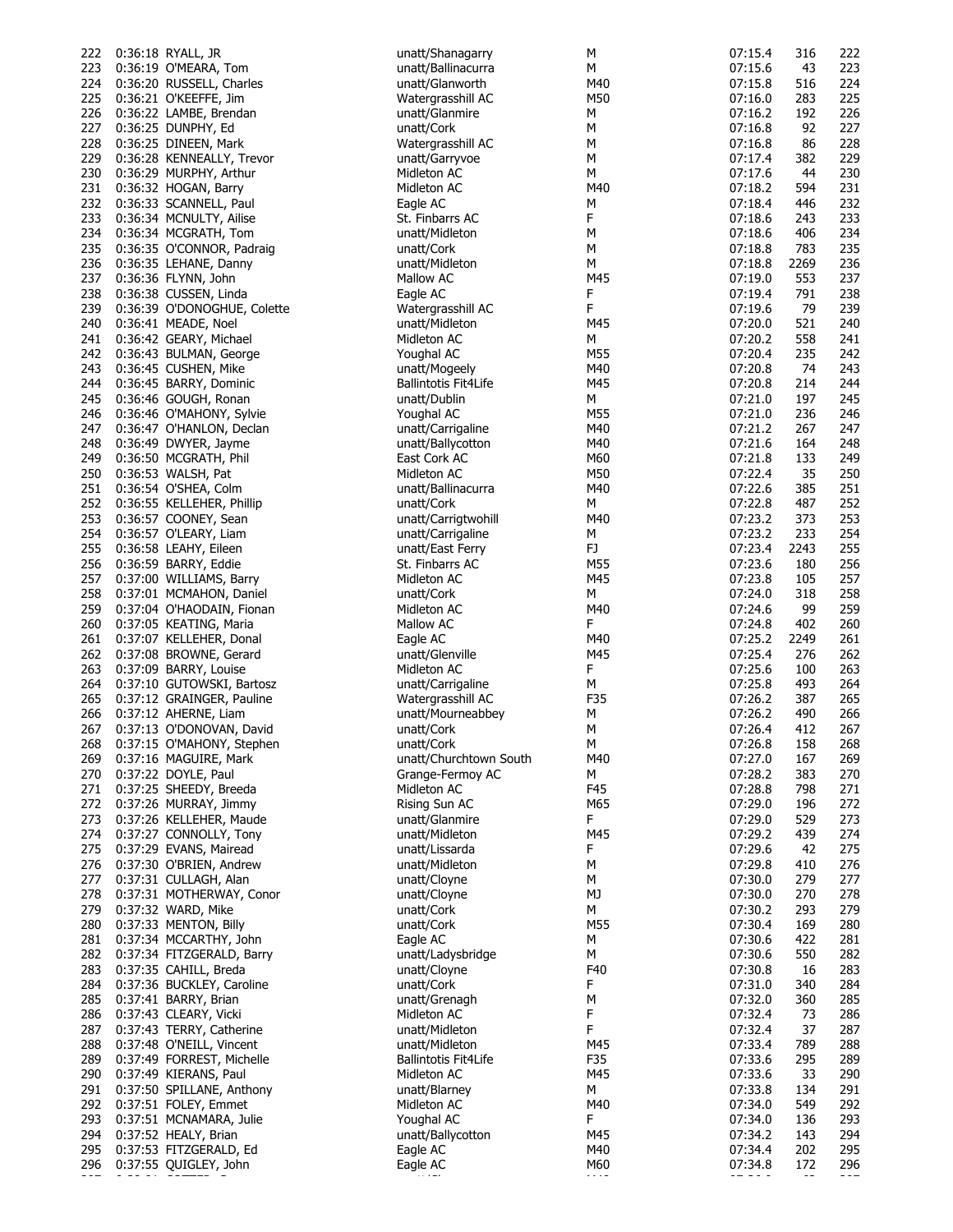| 298 | 0:38:01 O'RIORDAN, Dave          | unatt/Cork                  | М          | 07:36.0 | 224  | 298 |
|-----|----------------------------------|-----------------------------|------------|---------|------|-----|
| 299 | 0:38:02 MCEVOY, Rebecca          | St. Finbarrs AC             | F          | 07:36.2 | 515  | 299 |
|     |                                  |                             | F40        |         |      |     |
|     | 300 0:38:04 FITZGERALD, Claire   | Midleton AC                 |            | 07:36.6 | 98   | 300 |
| 301 | 0:38:04 CRONIN, Karen            | unatt/Cork                  | F          | 07:36.6 | 534  | 301 |
| 302 | 0:38:07 HOULIHAN, Orla           | Watergrasshill AC           | F          | 07:37.2 | 85   | 302 |
| 303 | 0:38:08 HANNON, Tom              | unatt/Cork                  | M55        | 07:37.4 | 598  | 303 |
|     |                                  |                             |            |         |      |     |
| 304 | 0:38:09 O'FARRELL, Andrew        | Carrigaline RR AC           | M60        | 07:37.6 | 225  | 304 |
| 305 | 0:38:10 CROWLEY, Cian            | unatt/Cork                  | М          | 07:37.8 | 93   | 305 |
|     |                                  | Midleton AC                 | M45        | 07:38.2 | 70   | 306 |
| 306 | 0:38:12 MORAN, Kevin             |                             |            |         |      |     |
| 307 | 0:38:18 MAGNIER, Ciara           | Watergrasshill AC           | F          | 07:39.4 | 36   | 307 |
| 308 | 0:38:22 DUFFY, Kieran            | unatt/Sligo                 | M40        | 07:40.2 | 708  | 308 |
|     |                                  |                             |            |         |      |     |
| 309 | 0:38:25 BARRY, Colette           | Midleton AC                 | F          | 07:40.8 | 34   | 309 |
| 310 | 0:38:28 KENNEALLY, Fergus        | unatt/Midleton              | M45        | 07:41.4 | 799  | 310 |
| 311 | 0:38:29 O'SHEA, Patrick          | unatt/Cloyne                | М          | 07:41.6 | 394  | 311 |
|     | 0:38:30 WALSHE, John             | East Cork AC                | M60        | 07:41.8 | 129  | 312 |
| 312 |                                  |                             |            |         |      |     |
| 313 | 0:38:30 ABERNETHY, Fergal        | <b>Ballintotis Fit4Life</b> | M40        | 07:41.8 | 69   | 313 |
| 314 | 0:38:31 BOLAND, Lisa             | Eagle AC                    | F45        | 07:42.0 | 277  | 314 |
| 315 | 0:38:33 MURRAY, Joe              | unatt/Cork                  | М          | 07:42.4 | 239  | 315 |
|     |                                  |                             |            |         |      |     |
| 316 | 0:38:34 CAHILL, Cormac           | unatt/Cork                  | М          | 07:42.6 | 790  | 316 |
| 317 | 0:38:35 PENDER, Carl             | Ballymore-Cobh AC           | М          | 07:42.8 | 261  | 317 |
| 318 | 0:38:36 TOBIN, John              | unatt/Midleton              | М          | 07:43.0 | 599  | 318 |
|     |                                  |                             |            |         |      |     |
| 319 | 0:38:38 GALLAGHER, Mark          | Eagle AC                    | M40        | 07:43.4 | 459  | 319 |
|     | 320 0:38:40 GALLAGHER, Dermot    | unatt/Cork                  | M40        | 07:43.8 | 430  | 320 |
| 321 | 0:38:43 MORRISON, Kevin          | Midleton AC                 | M50        | 07:44.4 | 184  | 321 |
|     |                                  |                             |            |         |      |     |
| 322 | 0:38:45 DOLPHIN, Rayleen         | Midleton AC                 | F          | 07:44.8 | 53   | 322 |
| 323 | 0:38:46 KIGGINS, John            | unatt/Ballincollig          | М          | 07:45.0 | 2253 | 323 |
| 324 | 0:38:48 O'SULLIVAN, Dermot       | Carraig na bhFear AC        | M50        | 07:45.4 | 2242 | 324 |
|     |                                  |                             |            |         |      |     |
| 325 | 0:38:49 O'REILLY, Kevin          | Youghal AC                  | M40        | 07:45.6 | 535  | 325 |
| 326 | 0:38:50 HOLLAND, Siobhan         | unatt/Waterfall             | F35        | 07:45.8 | 282  | 326 |
|     | 327 0:38:51 MCDONALD, Andrew     | unatt/Monkstown             | М          | 07:46.0 | 424  | 327 |
|     |                                  |                             |            |         |      |     |
|     | 328 0:38:52 O'LEARY, John        | Leevale AC                  | M70        | 07:46.2 | 173  | 328 |
|     | 329 0:38:53 AHERNE, Eddie        | unatt/Buttevant             | M45        | 07:46.4 | 582  | 329 |
| 330 | 0:38:54 HEALY, Martin            | unatt/Carrigtwohill         | М          | 07:46.6 | 32   | 330 |
|     |                                  |                             |            |         |      |     |
| 331 | 0:38:58 MCSWEENEY, Shane         | unatt/Midleton              | М          | 07:47.4 | 320  | 331 |
| 332 | 0:38:58 BROPHY, Caroiline        | Mallow AC                   | F45        | 07:47.4 | 2258 | 332 |
| 333 | 0:38:59 HAMILL, Robert           | Youghal AC                  | M40        | 07:47.6 | 326  | 333 |
|     |                                  |                             |            |         |      |     |
| 334 | 0:39:00 CONNOLLY, Dympna         | Eagle AC                    | F35        | 07:47.8 | 367  | 334 |
|     |                                  |                             |            |         |      | 335 |
| 335 |                                  | St. Catherines AC           | F45        | 07:48.4 | 312  |     |
|     | 0:39:03 CLANCY, Catherine        |                             |            |         |      |     |
| 336 | 0:39:04 HERLIHY, Peter           | unatt/Cork                  | М          | 07:48.6 | 274  | 336 |
| 337 | 0:39:05 CULLEN, Mark             | Midleton AC                 | M45        | 07:48.8 | 139  | 337 |
|     | 338 0:39:06 KEARNEY, Bartholomew | Leevale AC                  | <b>M55</b> | 07:49.0 | 281  | 338 |
|     |                                  |                             |            |         |      |     |
| 339 | 0:39:10 MCCANN, Angela           | unatt/Cork                  | F40        | 07:49.8 | 195  | 339 |
| 340 | 0:39:12 HICKEY, Denise           | Midleton AC                 | F40        | 07:50.2 | 46   | 340 |
| 341 | 0:39:13 O'CALLAGHAN, Anthony     | unatt/Aghada                | М          | 07:50.4 | 176  | 341 |
|     |                                  |                             |            |         | 2247 |     |
| 342 | 0:39:13 O'BRIEN, Ray             | unatt/Midleton              | М          | 07:50.4 |      | 342 |
| 343 | 0:39:15 O'NEILL, Tom             | <b>Ballintotis Fit4Life</b> | M55        | 07:50.8 | 254  | 343 |
|     | 344 0:39:17 O'CALLAGHAN, Simon   | unatt/Whitegate             | M40        | 07:51.2 | 467  | 344 |
|     |                                  |                             | M50        |         | 346  | 345 |
| 345 | 0:39:19 MCGRATH, Donal           | Eagle AC                    |            | 07:51.6 |      |     |
|     | 346 0:39:19 REEL, Kevina         | Mallow AC                   | F          | 07:51.6 | 788  | 346 |
|     | 347 0:39:20 RYAN, Catherine      | Mallow AC                   | F          | 07:51.8 | 440  | 347 |
| 348 | 0:39:21 GARDE, Colin             | unatt/Shanagarry            | М          | 07:52.0 | 398  | 348 |
|     |                                  |                             |            |         |      |     |
| 349 | 0:39:22 CRONIN, Brendan          | Midleton AC                 | М          | 07:52.2 | 102  | 349 |
| 350 | 0:39:23 PERRY, Anne-Marie        | unatt/Cloyne                | F40        | 07:52.4 | 18   | 350 |
| 351 | 0:39:24 MCCARTHY, Arthur         | Midleton AC                 | M40        | 07:52.6 | 500  | 351 |
|     |                                  |                             |            |         |      |     |
| 352 | 0:39:28 CONROY, Gwen             | Watergrasshill AC           | F35        | 07:53.4 | 374  | 352 |
| 353 | 0:39:29 TWOMEY, Cathal           | Eagle AC                    | М          | 07:53.6 | 252  | 353 |
| 354 | 0:39:32 CROWLEY, Miriam          | unatt/Cork                  | F          | 07:54.2 | 414  | 354 |
|     |                                  |                             |            |         |      |     |
| 355 | 0:39:33 EDGE, Deirdre            | unatt/Dublin                | F          | 07:54.4 | 585  | 355 |
| 356 | 0:39:35 LINEHAN, Frank           | Togher AC                   | M60        | 07:54.8 | 194  | 356 |
| 357 | 0:39:39 AHERNE, Alan             | unatt/Cahir                 | М          | 07:55.6 | 794  | 357 |
|     |                                  |                             | F          |         |      |     |
| 358 | 0:39:40 O'SHEA, Orla             | unatt/Cork                  |            | 07:55.8 | 110  | 358 |
| 359 | 0:39:41 CASHMAN, Conor           | unatt/Killeagh              | M40        | 07:56.0 | 793  | 359 |
| 360 | 0:39:42 O'REILLY, Liam           | unatt/Shanagarry            | M40        | 07:56.2 | 792  | 360 |
| 361 |                                  | unatt/Midleton              | F          | 07:56.4 | 564  | 361 |
|     | 0:39:43 AHERNE, Sinead           |                             |            |         |      |     |
| 362 | 0:39:45 LOONEY, Amanda           | Watergrasshill AC           | F40        | 07:56.8 | 532  | 362 |
| 363 | 0:39:46 LARKIN, Brian            | unatt/Aghada                | M40        | 07:57.0 | 127  | 363 |
| 364 |                                  | Midleton AC                 | M50        | 07:57.2 | 15   | 364 |
|     | 0:39:47 BARRY, Brendan           |                             |            |         |      |     |
| 365 | 0:39:48 BOYCE, Edwina            | Eagle AC                    | F          | 07:57.4 | 568  | 365 |
| 366 | 0:39:49 FOLEY, John              | West Waterford AC           | M60        | 07:57.6 | 543  | 366 |
| 367 | 0:39:50 LEAHY, Sean              | <b>Ballintotis Fit4Life</b> | M45        | 07:57.8 | 213  | 367 |
|     |                                  |                             |            |         |      |     |
| 368 | 0:39:51 O'LEARY, Karen           | St. Finbarrs AC             | F          | 07:58.0 | 415  | 368 |
| 369 | 0:39:54 PHELAN, Louise           | Youghal AC                  | F40        | 07:58.6 | 577  | 369 |
| 370 | 0:39:56 BRUTON, Patricia         | Eagle AC                    | F45        | 07:59.0 | 278  | 370 |
|     |                                  |                             |            |         |      |     |
| 371 | 0:39:58 TWOMEY, Bernie           | Midleton AC                 | F40        | 07:59.4 | 65   | 371 |
| 372 | 0:39:59 O'LEARY, Andrew          | Eagle AC<br>عادا مداء       | М<br>$ -$  | 07:59.6 | 596  | 372 |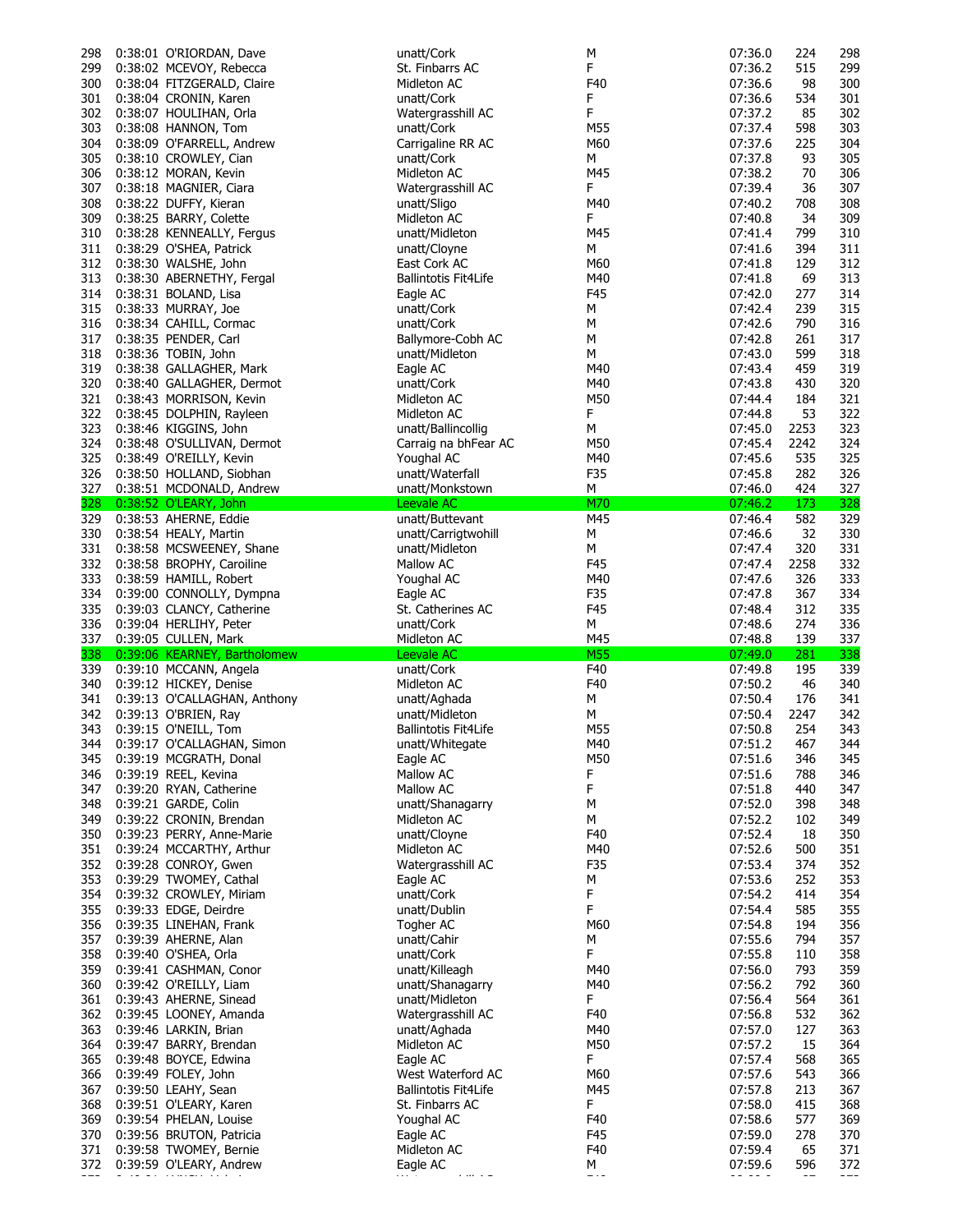| 374 |                            | 0:40:02 MCMAHON, Brendan     | unatt/Little Island         | M45        | 08:00.2 | 201  | 374 |
|-----|----------------------------|------------------------------|-----------------------------|------------|---------|------|-----|
| 375 |                            | 0:40:03 O'CONNELL, Donie     | Midleton AC                 | M60        | 08:00.4 | 40   | 375 |
| 376 | 0:40:05 MULCAHY, Mary      |                              | St. Finbarrs AC             | F50        | 08:00.8 | 12   | 376 |
| 377 | 0:40:06 BARROW, Lisa       |                              | Mallow AC                   | F.         | 08:01.0 | 554  | 377 |
| 378 |                            | 0:40:09 MCCARTHY, Finbarr    | unatt/Cloyne                | M45        | 08:01.6 | 401  | 378 |
| 379 |                            | 0:40:10 O'CONNELL, Claire    | Watergrasshill AC           | F35        | 08:01.8 | 531  | 379 |
|     |                            |                              |                             |            |         |      |     |
| 380 |                            | 0:40:13 COUGHLAN, Mags       | unatt/Carrigtwohill         | F40        | 08:02.4 | 486  | 380 |
| 381 | 0:40:17 COTTER, John       |                              | unatt/Cobh                  | M70        | 08:03.2 | 168  | 381 |
| 382 | 0:40:22 HURLEY, Aislinn    |                              | Watergrasshill AC           | F35        | 08:04.2 | 530  | 382 |
| 383 |                            | 0:40:27 MADDEN, Brendan      | Navy AC                     | M45        | 08:05.2 | 178  | 383 |
| 384 |                            | 0:40:33 WILLIAMS, Brendan    | Youghal AC                  | M40        | 08:06.4 | 562  | 384 |
| 385 | 0:40:36 CRONIN, Eoghan     |                              | unatt/Ballycotton           | МJ         | 08:07.0 | 305  | 385 |
| 386 |                            | 0:40:42 MURTAGH, Laurence    | unatt/Cork                  | M40        | 08:08.2 | 306  | 386 |
| 387 |                            |                              |                             |            | 08:08.6 | 380  | 387 |
|     |                            | 0:40:44 MCDONALD, Barry      | unatt/Ballycotton           | М          |         |      |     |
| 388 |                            | 0:40:47 O'HALLIORAN, Colin   | unatt/Cork                  | М          | 08:09.2 | 230  | 388 |
| 389 |                            | 0:40:48 BRANSFIELD, Gillian  | Midleton AC                 | F          | 08:09.4 | 580  | 389 |
| 390 | 0:40:49 WILSON, Dean       |                              | unatt/Midleton              | M40        | 08:09.6 | 285  | 390 |
| 391 |                            | 0:40:50 CONDRON, Bernie      | Midleton AC                 | F40        | 08:09.8 | 520  | 391 |
| 392 |                            | 0:40:56 O'S-HOULIHAN, Zach   | unatt/Ballyandreen          | МJ         | 08:11.0 | 303  | 392 |
| 393 |                            | 0:40:58 MURPHY, Christine    | Midleton AC                 | F40        | 08:11.4 | 9    | 393 |
| 394 | 0:40:59 O'FARRELL, Rob     |                              | unatt/Cork                  | M          | 08:11.6 | 574  | 394 |
| 395 |                            | 0:41:01 SHERIDAN, Catherine  | unatt/Midleton              | F35        | 08:12.0 | 284  | 395 |
|     |                            |                              |                             |            |         |      |     |
| 396 |                            | 0:41:02 FERRITER, Gearoid    | Eagle AC                    | М          | 08:12.2 | 2272 | 396 |
| 397 | 0:41:04 GRIFFIN, Ben       |                              | unatt/Midleton              | М          | 08:12.6 | 116  | 397 |
| 398 |                            | 0:41:05 O'BRIEN, Kathleen    | St. Catherines AC           | F65        | 08:12.8 | 458  | 398 |
| 399 | 0:41:06 MURPHY, Terry      |                              | Ballymore-Cobh AC           | M50        | 08:13.0 | 368  | 399 |
| 400 |                            | 0:41:09 HENNESSY, Margaret   | unatt/Shanagarry            | F40        | 08:13.6 | 560  | 400 |
| 401 |                            | 0:41:16 O'CONNELL, Catherine | unatt/Leamlara              | F          | 08:15.0 | 579  | 401 |
| 402 |                            | 0:41:17 DONOVAN, James       | unatt/Cobh                  | М          | 08:15.2 | 4027 | 402 |
| 403 |                            | 0:41:19 DEVEREAUX, Richella  | Youghal AC                  | F40        | 08:15.6 | 473  | 403 |
|     |                            |                              |                             |            |         |      |     |
| 404 |                            | 0:41:20 CARROLL, Clodagh     | unatt/Cork                  | F          | 08:15.8 | 204  | 404 |
| 405 | 0:41:26 O'CONNOR, Rory     |                              | unatt/Whitegate             | M45        | 08:17.0 | 175  | 405 |
| 406 | 0:41:28 O'BRIEN, Denis     |                              | unatt/Saleen                | М          | 08:17.4 | 2262 | 406 |
| 407 | 0:41:33 KIELY, Ger         |                              | unatt/Cork                  | M60        | 08:18.4 | 198  | 407 |
| 408 | 0:41:34 ROCHE, Thomas      |                              | unatt/Ballycotton           | М          | 08:18.6 | 244  | 408 |
| 409 |                            | 0:41:35 FITZGERALD, Thomas   | unatt/Killarney             | М          | 08:18.8 | 263  | 409 |
| 410 |                            | 0:41:38 FITZGERALD, Fergal   | unatt/Cork                  | M          | 08:19.4 | 324  | 410 |
| 411 | 0:41:39 MURPHY, Trish      |                              | unatt/Midleton              | F45        | 08:19.6 | 353  | 411 |
|     |                            |                              |                             |            |         |      |     |
| 412 |                            | 0:41:40 MCMURTRY, James      | Midleton AC                 | M45        | 08:19.8 | 138  | 412 |
| 413 | 0:41:43 SHEEHAN, Batt      |                              | St. Catherines AC           | M45        | 08:20.4 | 481  | 413 |
| 414 | 0:41:48 CORRIGAN, Nora     |                              | Eagle AC                    | F          | 08:21.4 | 592  | 414 |
| 415 | 0:41:49 DWYER, Ned         |                              | unatt/Passage West          | M50        | 08:21.6 | 271  | 415 |
| 416 | 0:41:51 GOULD, Sean        |                              | unatt/Cork                  | M50        | 08:22.0 | 2271 | 416 |
| 417 | 0:41:53 SHEEHAN, Denis     |                              | unatt/Mallow                | M60        | 08:22.4 | 463  | 417 |
| 418 | 0:41:53 BARRY, Frances     |                              | unatt/Ballynoe              | F          | 08:22.4 | 2237 | 418 |
| 419 | 0:41:54 DALY, Trish        |                              | <b>Ballintotis Fit4Life</b> | F          | 08:22.6 | 50   | 419 |
|     |                            |                              |                             |            |         |      |     |
| 420 | 0:41:56 SISK, Bernard      |                              | unatt/Cork                  | M65        | 08:23.0 | 575  | 420 |
| 421 | 0:41:56 O'SHEA, Michael    |                              | unatt/Mallow                | М          | 08:23.0 | 502  | 421 |
|     | 422 0:41:57 O'REGAN, Celia |                              | Youghal AC                  | F45        | 08:23.2 | 578  | 422 |
| 423 |                            | 0:41:57 O'SULLIVAN, Paul     | unatt/Midleton              | M45        | 08:23.2 | 272  | 423 |
| 424 |                            | 0:41:58 O'DONOVAN, Donal     | unatt/Drimoleague           | м          | 08:23.4 | 334  | 424 |
| 425 | 0:41:58 COLEMAN, Barry     |                              | St. Finbarrs AC             | <b>NDB</b> | 08:23.4 | 298  | 425 |
| 426 |                            | 0:41:59 QUINLAN, Deirdre     | unatt/Cork                  | F50        | 08:23.6 | 290  | 426 |
| 427 | 0:42:00 FLEMING, Paul      |                              | Midleton AC                 | м          | 08:23.8 | 114  | 427 |
|     |                            |                              |                             |            |         |      |     |
| 428 | 0:42:01 GODFREY, Donal     |                              | unatt/Whitegate             | M45        | 08:24.0 | 126  | 428 |
| 429 | 0:42:02 FINN, Cormac       |                              | Mallow AC                   | M          | 08:24.2 | 231  | 429 |
| 430 | 0:42:03 LAMBE, Barry       |                              | Midleton AC                 | M40        | 08:24.4 | 54   | 430 |
| 431 |                            | 0:42:04 MCNAMARA, Martha     | Midleton AC                 | F50        | 08:24.6 | 47   | 431 |
| 432 | 0:42:06 FORDE, Marian      |                              | unatt/Cork                  | F          | 08:25.0 | 333  | 432 |
| 433 |                            | 0:42:10 CONSTANT, Kerry      |                             | M55        | 08:25.8 | 255  | 433 |
| 434 |                            |                              |                             |            |         |      |     |
| 435 |                            |                              | unatt/Cork                  |            |         |      |     |
|     | 0:42:13 PIPER, Claire      |                              | unatt/Mallow                | F.         | 08:26.4 | 441  | 434 |
|     | 0:42:13 DURITY, Natasha    |                              | unatt/Carrigtwohill         | F35        | 08:26.4 | 372  | 435 |
| 436 |                            | 0:42:14 GILROY, Stephen      | Midleton AC                 | M50        | 08:26.6 | 465  | 436 |
| 437 |                            | 0:42:17 MCGRATH, Felicity    | unatt/Cloyne                | F35        | 08:27.2 | 61   | 437 |
| 438 | 0:42:19 BUCKLEY, Eileen    |                              | St. Finbarrs AC             | F50        | 08:27.6 | 452  | 438 |
| 439 |                            | 0:42:23 SHANAHAN, Robert     | St. Finbarrs AC             | М          | 08:28.4 | 569  | 439 |
| 440 | 0:42:24 AHERNE, Barry      |                              | Midleton AC                 | М          | 08:28.6 | 565  | 440 |
|     |                            |                              |                             |            |         |      |     |
| 441 |                            | 0:42:26 MORRISSEY, Dan       | unatt/Cork                  | М          | 08:29.0 | 258  | 441 |
| 442 |                            | 0:42:26 BRODERICK, Diane     | <b>Ballintotis Fit4Life</b> | F40        | 08:29.0 | 408  | 442 |
| 443 | 0:42:27 WARD, Tomas        |                              | Youghal AC                  | M40        | 08:29.2 | 2255 | 443 |
| 444 |                            | 0:42:27 O'KEEFFE, Samantha   | East Cork AC                | F40        | 08:29.2 | 584  | 444 |
| 445 | 0:42:28 BARRY, Brian       |                              | unatt/Carrigtwohill         | M40        | 08:29.4 | 314  | 445 |
| 446 | 0:42:28 STEELE, Ollie      |                              | <b>Ballintotis Fit4Life</b> | M50        | 08:29.4 | 95   | 446 |
| 447 | 0:42:28 O'KEEFFE, Sean     |                              | East Cork AC                | M45        | 08:29.4 | 583  | 447 |
| 448 | 0:42:29 DALY, Sinead       |                              | Ballymore-Cobh AC           | F40        | 08:29.6 | 527  | 448 |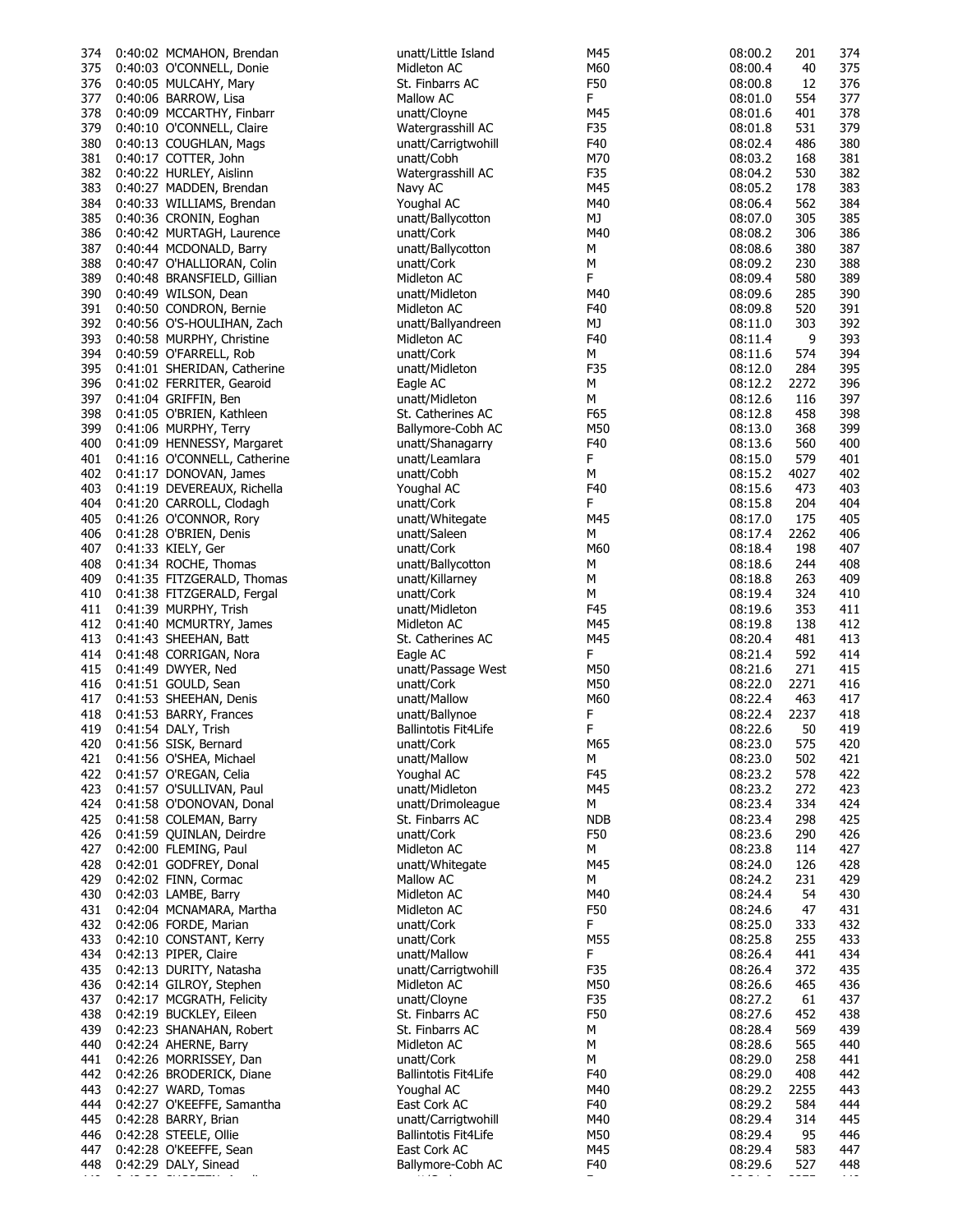| 450 | 0:42:41 POWER, Richard            | Midleton AC                 | M40 | 08:32.0 | 589  | 450 |
|-----|-----------------------------------|-----------------------------|-----|---------|------|-----|
| 451 | 0:42:42 TWOHIG, Margaret          | Midleton AC                 | F45 | 08:32.2 | 454  | 451 |
| 452 | 0:42:44 O'DRISCOLL, Kevin         | Eagle AC                    | M60 | 08:32.6 | 226  | 452 |
| 453 | 0:42:45 MCNAMARA, Mark            | unatt/Midleton              | М   | 08:32.8 | 396  | 453 |
| 454 | 0:42:46 BURKE, Martina            | unatt/Cork                  | F40 | 08:33.0 | 291  | 454 |
| 455 | 0:42:54 WOLFE, Cliona             | Mallow AC                   | F   | 08:34.6 | 787  | 455 |
|     |                                   |                             |     |         |      |     |
| 456 | 0:42:55 BIRMINGHAM, Padraig       | Mallow AC                   | M40 | 08:34.8 | 179  | 456 |
| 457 | 0:42:57 O'SULLIVAN, Declan        | unatt/Saleen                | М   | 08:35.2 | 112  | 457 |
| 458 | 0:43:04 STEPHENS, Jennie          | unatt/Aghada                | F35 | 08:36.6 | 411  | 458 |
| 459 | 0:43:04 COLLINS, Trevor           | Naas AC                     | М   | 08:36.6 | 62   | 459 |
| 460 | 0:43:05 O'CONNELL, Jane           | <b>Ballintotis Fit4Life</b> | F40 | 08:36.8 | 76   | 460 |
| 461 | 0:43:06 MORLEY, Alan              | Midleton AC                 | М   | 08:37.0 | 68   | 461 |
|     |                                   | Midleton AC                 | F   | 08:37.8 | 31   | 462 |
| 462 | 0:43:10 IVERS, Sinead             |                             |     |         |      |     |
| 463 | 0:43:10 O'CONNOR, Ger             | unatt/Midleton              | М   | 08:37.8 | 327  | 463 |
| 464 | 0:43:13 MURPHY, Sue               | Carrigtwohill AC            | F   | 08:38.4 | 421  | 464 |
| 465 | 0:43:13 O'SHEA, Darragh           | unatt/Cork                  | М   | 08:38.4 | 546  | 465 |
| 466 | 0:43:16 O'ROURKE, Orla            | unatt/Midleton              | F40 | 08:39.0 | 124  | 466 |
| 467 | 0:43:17 HANRAHAN, Joseph          | unatt/Carrigtwohill         | М   | 08:39.2 | 199  | 467 |
| 468 | 0:43:17 O'SULLIVAN, Mark          | unatt/Coachford             | М   | 08:39.2 | 113  | 468 |
| 469 | 0:43:18 GREGORY, Alan             | unatt/Cloyne                | М   | 08:39.4 | 57   | 469 |
|     |                                   |                             |     |         |      |     |
| 470 | 0:43:19 O'KEEFFE, Mark            | unatt/Cork                  | M40 | 08:39.6 | 2274 | 470 |
| 471 | 0:43:21 HERLIHY, John             | unatt/Carrigaline           | М   | 08:40.0 | 273  | 471 |
| 472 | 0:43:22 HOLDEN, Peter             | unatt/Lisgoold              | M40 | 08:40.2 | 315  | 472 |
| 473 | 0:43:24 CRONIN, Maria             | St. Finbarrs AC             | F35 | 08:40.6 | 507  | 473 |
| 474 | 0:43:26 O'SULLIVAN-BYRNE, Frances | St. Finbarrs AC             | F55 | 08:41.0 | 492  | 474 |
| 475 | 0:43:28 HERLIHY, Breeda           | unatt/Carrigaline           | F40 | 08:41.4 | 533  | 475 |
| 476 | 0:43:32 O'SHEA, Willis            | unatt/Whitegate             | М   | 08:42.2 | 294  | 476 |
|     |                                   |                             |     |         |      |     |
| 477 | 0:43:33 STACK, Adrian             | unatt/Midleton              | м   | 08:42.4 | 393  | 477 |
| 478 | 0:43:36 POWER, Pat                | unatt/Ardmore               | M50 | 08:43.0 | 289  | 478 |
| 479 | 0:43:46 FITZGERALD, John          | unatt/Killeagh              | M40 | 08:45.0 | 544  | 479 |
| 480 | 0:43:47 MCGRATH, Robin            | unatt/Shanagarry            | м   | 08:45.2 | 445  | 480 |
| 481 | 0:43:47 KELLEHER, Conor           | unatt/Cork                  | М   | 08:45.2 | 287  | 481 |
| 482 | 0:43:52 MCCARTHY, Denis           | unatt/Ballymacoda           | M50 | 08:46.2 | 2254 | 482 |
| 483 | 0:43:57 O'RIORDAN, Fiona          | Eagle AC                    | F45 | 08:47.2 | 347  | 483 |
|     |                                   |                             |     |         |      |     |
| 484 | 0:44:00 MCNAMARA, Michael         | Midleton AC                 | M55 | 08:47.8 | 48   | 484 |
| 485 | 0:44:01 POWER, Onra               | West Waterford AC           | F45 | 08:48.0 | 389  | 485 |
| 486 | 0:44:05 O'RIORDAN, Ted            | unatt/Cork                  | М   | 08:48.8 | 227  | 486 |
| 487 | 0:44:09 DRISLANE, John            | St. Nicholas AC             | М   | 08:49.6 | 461  | 487 |
| 488 | 0:44:14 RYAN, Bridget             | Ballintotis Fit4Life        | F40 | 08:50.6 | 571  | 488 |
| 489 | 0:44:15 VILLAVICENCIO, Daniel     | unatt/Cork                  | м   | 08:50.8 | 154  | 489 |
| 490 | 0:44:16 GUMBLETON, Louise         | <b>Ballintotis Fit4Life</b> | F45 | 08:51.0 | 77   | 490 |
| 491 | 0:44:18 MCILROY, Joan             | unatt/Cloyne                | F   | 08:51.4 | 56   | 491 |
|     |                                   |                             |     |         |      |     |
| 492 | 0:44:18 MAHY, Alan                | Watergrasshill AC           | М   | 08:51.4 | 83   | 492 |
| 493 | 0:44:19 GIBNEY, Kate              | unatt/Glanmire              | F35 | 08:51.6 | 94   | 493 |
| 494 | 0:44:19 STERIL, Graham            | unatt/Dublin                | М   | 08:51.6 | 186  | 494 |
| 495 | 0:44:21 MURRAY, Vincent           | unatt/Cork                  | M40 | 08:52.0 | 591  | 495 |
| 496 | 0:44:24 SEXTON, Joy               | Midleton AC                 | F   | 08:52.6 | 566  | 496 |
|     | 497 0:44:26 MCCARTHY, Kevin       | unatt/Carrigtwohill         | М   | 08:53.0 | 2273 | 497 |
| 498 | 0:44:28 MURPHY, Vicky             | <b>Ballintotis Fit4Life</b> | F35 | 08:53.4 | 420  | 498 |
| 499 | 0:44:29 SMIDDY, David             | unatt/Dungourney            | M40 | 08:53.6 | 2261 | 499 |
|     |                                   |                             |     |         |      |     |
| 500 | 0:44:30 BLACKSHIELDS, Lorraine    | unatt/Cork                  | F   | 08:53.8 | 109  | 500 |
| 501 | 0:44:30 BLACKSHIELDS, Gavin       | unatt/Cork                  | М   | 08:53.8 | 2235 | 501 |
| 502 | 0:44:31 O'FLYNN, Danielle         | unatt/Blarney               | F   | 08:54.0 | 450  | 502 |
| 503 | 0:44:32 TWOMEY, Paul              | unatt/Glanmire              | М   | 08:54.2 | 364  | 503 |
| 504 | 0:44:34 HIGGINS, Carrie           | unatt/Ballymacoda           | F45 | 08:54.6 | 482  | 504 |
| 505 | 0:44:35 LORION, Cedric            | unatt/Cork                  | M   | 08:54.8 | 153  | 505 |
| 506 | 0:44:36 SAVAGE, Siobhan           | Midleton AC                 | F35 | 08:55.0 | 20   | 506 |
| 507 | 0:44:41 TOBIN, David              | unatt/Cork                  | М   | 08:56.0 | 2236 | 507 |
|     |                                   | unatt/Cork                  |     |         |      |     |
| 508 | 0:44:43 KELLY, Stephen            |                             | М   | 08:56.4 | 357  | 508 |
| 509 | 0:44:50 SHALLOE, Triona           | West Waterford AC           | F45 | 08:57.8 | 595  | 509 |
| 510 | 0:44:56 TROY, Tim                 | <b>Ballintotis Fit4Life</b> | M45 | 08:59.0 | 66   | 510 |
| 511 | 0:44:59 WHYTE, Stephanie          | Youghal AC                  | F40 | 08:59.6 | 576  | 511 |
| 512 | 0:45:01 ALLEN, Cathriona          | unatt/Cork                  | F35 | 09:00.0 | 442  | 512 |
| 513 | 0:45:02 DALY, Paddy               | unatt/Cork                  | M65 | 09:00.2 | 323  | 513 |
| 514 | 0:45:07 COLLINS, Noreen           | unatt/Cork                  | F45 | 09:01.2 | 782  | 514 |
| 515 | 0:45:15 NEIRINCK, Zoe             | unatt/Cloyne                | F40 | 09:02.8 | 407  | 515 |
|     |                                   |                             | F   |         |      |     |
| 516 | 0:45:16 CRONIN, Claire            | unatt/Passage West          |     | 09:03.0 | 4029 | 516 |
| 517 | 0:45:17 CORKERY, Sean             | unatt/Cork                  | М   | 09:03.2 | 286  | 517 |
| 518 | 0:45:25 DUGGAN, Margaret          | <b>Ballintotis Fit4Life</b> | F40 | 09:04.8 | 21   | 518 |
| 519 | 0:45:25 MOLLOY, Mary              | <b>Ballintotis Fit4Life</b> | F45 | 09:04.8 | 23   | 519 |
| 520 | 0:45:26 O'KEEFFE, Michael         | unatt/Midleton              | М   | 09:05.0 | 115  | 520 |
| 521 | 0:45:29 O'KEEFFE, Niamh           | Ballymore-Cobh AC           | F   | 09:05.6 | 349  | 521 |
|     | 522 0:45:36 HASTINGS, Avril       | Ballymore-Cobh AC           | F   | 09:07.0 | 348  | 522 |
| 523 | 0:45:39 O'CALLAGHAN, James        | unatt/Leamlara              | М   | 09:07.6 | 390  | 523 |
| 524 | 0:45:42 KEOHANE, Irene            | Eagle AC                    | F40 | 09:08.2 | 2248 | 524 |
|     |                                   |                             |     |         |      |     |
|     |                                   |                             |     |         |      |     |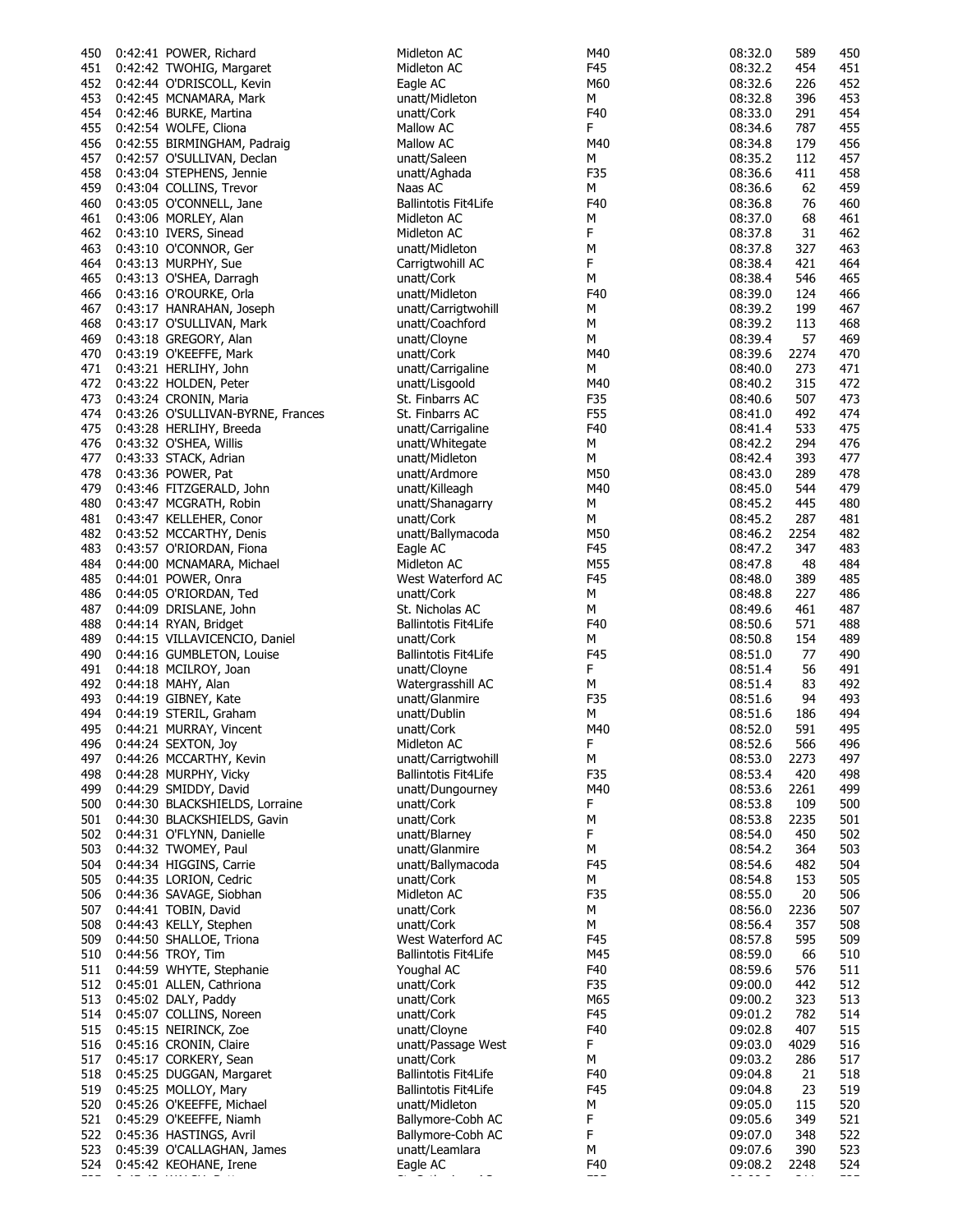| 526 | 0:45:43 MCREDMOND, Michael    | unatt/Mallow                | М   | 09:08.4 | 522  | 526 |
|-----|-------------------------------|-----------------------------|-----|---------|------|-----|
| 527 | 0:45:46 O'LEARY, Feidhlim     | unatt/Cork                  | М   | 09:09.0 | 200  | 527 |
| 528 | 0:45:50 MILLERICK, Bridie     | unatt/Ballymacoda           | F40 | 09:09.8 | 483  | 528 |
| 529 | 0:45:55 KOHLER, Ian           | Midleton AC                 | M65 | 09:10.8 | 211  | 529 |
| 530 | 0:45:58 KELLEHER, Ger         | unatt/Glanmire              | M50 | 09:11.4 | 269  | 530 |
| 531 | 0:45:59 CREEDON, Annette      | unatt/Ballycotton           | F   | 09:11.6 | 457  | 531 |
|     |                               |                             |     |         |      |     |
| 532 | 0:46:01 MCGRATH, Oriana       | Ballymore-Cobh AC           | F   | 09:12.0 | 510  | 532 |
| 533 | 0:46:05 MCCARTHY, Robert      | unatt/Cork                  | М   | 09:12.8 | 358  | 533 |
| 534 | 0:46:07 HALLAHAN, Olive       | Leevale AC                  | F45 | 09:13.2 | 245  | 534 |
| 535 | 0:46:09 CREEDON, Lana         | Midleton AC                 | F.  | 09:13.6 | 362  | 535 |
| 536 | 0:46:10 HEGARTY, Linda        | unatt/Cloyne                | F40 | 09:13.8 | 60   | 536 |
| 537 | 0:46:12 TARBATT, Majella      | Ballymore-Cobh AC           | F45 | 09:14.2 | 371  | 537 |
| 538 | 0:46:14 MALONE, Teresa        | Youghal AC                  | F40 | 09:14.6 | 216  | 538 |
|     |                               |                             |     |         |      |     |
| 539 | 0:46:15 CREEDON, Marie        | unatt/Waterfall             | F50 | 09:14.8 | 572  | 539 |
| 540 | 0:46:18 MULCAHY, Antoinette   | unatt/Carrigaline           | F40 | 09:15.4 | 4028 | 540 |
| 541 | 0:46:21 COLLINS, Anne         | unatt/Carrigtwohill         | F40 | 09:16.0 | 221  | 541 |
| 542 | 0:46:22 LONG, Mem             | unatt/Midleton              | F   | 09:16.2 | 58   | 542 |
| 543 | 0:46:24 O'CONNOR, James       | unatt/Midleton              | М   | 09:16.6 | 497  | 543 |
| 544 | 0:46:27 WALSH, Lucy           | unatt/Shanagarry            | F40 | 09:17.2 | 399  | 544 |
|     |                               |                             | F   |         |      |     |
| 545 | 0:46:31 NEGULESCU, Ion        | unatt/Cork                  |     | 09:18.0 | 121  | 545 |
| 546 | 0:46:33 O'S-HOURIHAN, Paul    | East Cork AC                | M50 | 09:18.4 | 304  | 546 |
| 547 | 0:46:38 FITZGERALD, Annette   | Midleton AC                 | F40 | 09:19.4 | 525  | 547 |
| 548 | 0:46:38 HARTE, Jim            | Midleton AC                 | M50 | 09:19.4 | 103  | 548 |
| 549 | 0:46:39 TEAP, Stephen         | unatt/Carrigaline           | М   | 09:19.6 | 597  | 549 |
| 550 | 0:46:47 MCCARTHY, Barry       | unatt/Watergrasshill        | M40 | 09:21.2 | 325  | 550 |
| 551 | 0:46:50 FLEMING, Barbara      | unatt/Shanagarry            | F35 | 09:21.8 | 795  | 551 |
|     |                               | unatt/Carrigtwohill         | F   | 09:23.8 | 2244 | 552 |
| 552 | 0:47:00 FOLEY, Yvonne         |                             |     |         |      |     |
| 553 | 0:47:01 HERLIHY, Colm         | unatt/Dungourney            | М   | 09:24.0 | 39   | 553 |
| 554 | 0:47:01 HERLIHY, Niamh        | unatt/Midleton              | F   | 09:24.0 | 438  | 554 |
| 555 | 0:47:02 O'CONNOR, Siobhan     | unatt/Youghal               | F   | 09:24.2 | 264  | 555 |
| 556 | 0:47:04 ROWE, Colette         | Ballymore-Cobh AC           | F40 | 09:24.6 | 511  | 556 |
| 557 | 0:47:04 SHORTEN, Kenneth      | unatt/Cork                  | М   | 09:24.6 | 2231 | 557 |
| 558 | 0:47:06 O'DONOVAN, Anne-Marie | Midleton AC                 | F40 | 09:25.0 | 107  | 558 |
| 559 | 0:47:09 SULLIVAN, Lila        | unatt/Blarney               | F   | 09:25.6 | 4026 | 559 |
|     |                               |                             |     |         |      |     |
| 560 | 0:47:09 MCGUIGAN, Mary        | Midleton AC                 | F50 | 09:25.6 | 52   | 560 |
| 561 | 0:47:12 KIELY, Finbarr        | unatt/Cork                  | M50 | 09:26.2 | 419  | 561 |
| 562 | 0:47:16 FEENEY, Mary          | St. Catherines AC           | F   | 09:27.0 | 310  | 562 |
| 563 | 0:47:17 KELLY, Brendan        | unatt/Midleton              | М   | 09:27.2 | 251  | 563 |
| 564 | 0:47:21 O'SULLIVAN, Paula     | Midleton AC                 | F   | 09:28.0 | 128  | 564 |
| 565 | 0:47:24 BURGESS, Carmel       | unatt/Cork                  | F   | 09:28.6 | 600  | 565 |
| 566 | 0:47:25 ARCHER, Mark          | unatt/Ballycotton           | M40 | 09:28.8 | 268  | 566 |
| 567 | 0:47:37 MURPHY-MORLEY, Tracey | Watergrasshill AC           | F35 | 09:31.2 | 90   | 567 |
|     |                               |                             |     |         |      |     |
| 568 | 0:47:41 O'MAHONY, Jennifer    | unatt/Kildorrery            | F   | 09:32.0 | 586  | 568 |
| 569 | 0:47:43 CURLEY, Grainne       | unatt/Blarney               | F35 | 09:32.4 | 448  | 569 |
| 570 | 0:47:48 O'DOHERTY, Emer       | Midleton AC                 | F   | 09:33.4 | 122  | 570 |
| 571 | 0:47:49 MCCARTHY, Danny       | Midleton AC                 | M60 | 09:33.6 | 11   | 571 |
| 572 | 0:47:54 FOLEY, Siobhan        | Watergrasshill AC           | F   | 09:34.6 | 80   | 572 |
| 573 | 0:47:57 HOULIHAN, Audrea      | Watergrasshill AC           | F   | 09:35.2 | 88   | 573 |
| 574 | 0:48:01 MEHIGAN, Cait         | St. Finbarrs AC             | F   | 09:36.0 | 2279 | 574 |
|     | 575 0:48:03 MANNING, Denis    | St. Finbarrs AC             | M40 | 09:36.4 | 397  | 575 |
|     |                               |                             |     |         |      |     |
| 576 | 0:48:06 DOLAN-CROWLEY, Elaine | Watergrasshill AC           | F35 | 09:37.0 | 84   | 576 |
| 577 | 0:48:08 O'KEEFFE, Orna        | unatt/Castlemartyr          | F.  | 09:37.4 | 432  | 577 |
| 578 | 0:48:08 HURLEY, Theresa       | unatt/Cork                  | F   | 09:37.4 | 292  | 578 |
| 579 | 0:48:11 DEVERY, Helen         | Ballymore-Cobh AC           | F40 | 09:38.0 | 528  | 579 |
| 580 | 0:48:15 TWOMEY, Aine          | unatt/Macroom               | F   | 09:38.8 | 588  | 580 |
| 581 | 0:48:16 HORGAN, Ciaran        | unatt/Whitechurch           | М   | 09:39.0 | 384  | 581 |
| 582 | 0:48:24 CODY, Antoinette      | unatt/Dungourney            | F   | 09:40.6 | 190  | 582 |
|     |                               | unatt/Glanmire              | М   | 09:40.6 | 189  | 583 |
| 583 | 0:48:24 BARRETT, Sean         |                             |     |         |      |     |
| 584 | 0:48:27 FLYNN, Neasa          | unatt/Clonakilty            | F   | 09:41.2 | 409  | 584 |
| 585 | 0:48:28 O'BRIEN, Helen        | unatt/Midleton              | F35 | 09:41.4 | 108  | 585 |
| 586 | 0:48:29 ARCHER, Maria         | unatt/Cloyne                | F   | 09:41.6 | 29   | 586 |
| 587 | 0:48:33 O'LEARY, Geraldine    | <b>Ballintotis Fit4Life</b> | F   | 09:42.4 | 428  | 587 |
| 588 | 0:48:40 O'LEARY, Emer         | unatt/Cork                  | F   | 09:43.8 | 2233 | 588 |
| 589 | 0:48:41 SHORTEN, Louise       | unatt/Cork                  | F   | 09:44.0 | 2232 | 589 |
| 590 | 0:48:43 O'CONNOR, Angela      | unatt/Youghal               | F   | 09:44.4 | 265  | 590 |
| 591 | 0:48:55 SHEEHAN, Ger          | St. Catherines AC           | F40 | 09:46.8 | 480  | 591 |
|     |                               |                             |     |         |      |     |
| 592 | 0:48:59 O'DONOVAN, Caroline   | unatt/Midleton              | F   | 09:47.6 | 423  | 592 |
| 593 | 0:48:59 MAHON, Stephen        | unatt/Cork                  | М   | 09:47.6 | 495  | 593 |
| 594 | 0:49:00 HANLEY, Kara          | unatt/Cork                  | F   | 09:47.8 | 494  | 594 |
| 595 | 0:49:00 BURKE, Ciara          | unatt/Carrigtwohill         | F   | 09:47.8 | 433  | 595 |
| 596 | 0:49:02 RING, Amy             | unatt/Midleton              | F   | 09:48.2 | 435  | 596 |
| 597 | 0:49:08 DALY, Mervyn          | unatt/Shanagarry            | M40 | 09:49.4 | 551  | 597 |
| 598 | 0:49:18 MADDEN, Jacinta       | <b>Ballintotis Fit4Life</b> | F45 | 09:51.4 | 22   | 598 |
|     |                               | unatt/Midleton              | F40 | 09:52.4 | 24   | 599 |
| 599 | 0:49:23 O'LEARY, Maura        |                             |     |         |      |     |
| 600 | 0:49:24 HEGARTY, Geraldine    | unatt/Ballincollig          | F55 | 09:52.6 | 404  | 600 |
|     |                               |                             |     |         |      |     |